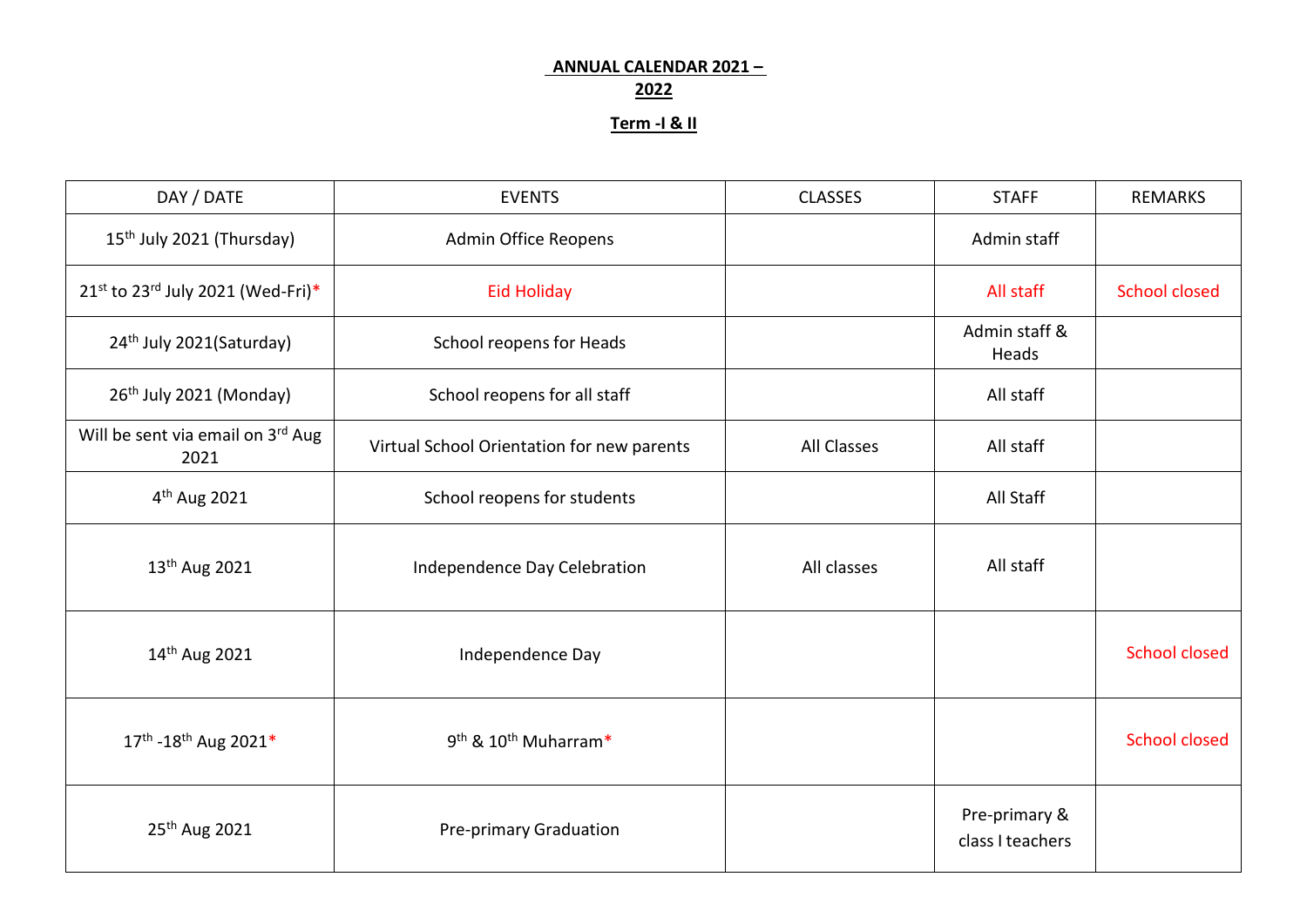| 31 <sup>st</sup> Aug 2021(Saturday) | <b>Prize Distribution</b>         | I to XI                   | All staff                                       |                      |
|-------------------------------------|-----------------------------------|---------------------------|-------------------------------------------------|----------------------|
| 6 <sup>th</sup> Sep 2021            | Defense Day Celebration           | All classes               | All staff                                       |                      |
| 14 <sup>th</sup> Sep 2021           | <b>Colour Day</b>                 | Preprimary                | Pre-primary<br>teachers                         |                      |
| 17 <sup>th</sup> Sep 2021           | Best out of Waste                 | Primary                   | Primary teachers                                |                      |
| 22nd Sep 2021*                      | Shah Abdul Latif Bhitai Urs*      |                           |                                                 | <b>School closed</b> |
| 24 <sup>th</sup> Sept 2021          | Inter-House Urdu Debates          | <b>Secondary Section</b>  | Urdu teachers                                   |                      |
| 28th Sep 2021*                      | Chehlum*                          |                           | <b>All Staff</b>                                | <b>School Closed</b> |
| 14th Oct 2021                       | Inter-house Elocution Competition | <b>Primary Section</b>    | English & Urdu<br>teachers<br>Class XI students |                      |
| 15 <sup>th</sup> Oct 2021           | Fruits and Veggies Day            | <b>Preprimary Section</b> | Preprimary<br>teachers                          |                      |
| 18th Oct 2021 *                     | 12 <sup>th</sup> Rabbi ul Awwal*  | <b>All Classes</b>        | All teachers                                    | <b>School Closed</b> |
| 20th Oct 2021                       | Students' Day                     | <b>All Classes</b>        |                                                 |                      |
| 26th Oct 2021                       | Spellathon                        | <b>Primary Section</b>    | English teachers                                |                      |
| 28 <sup>th</sup> Oct 2021           | <b>Arabic Speech Competition</b>  | VI to VIII                | Arabic teachers                                 |                      |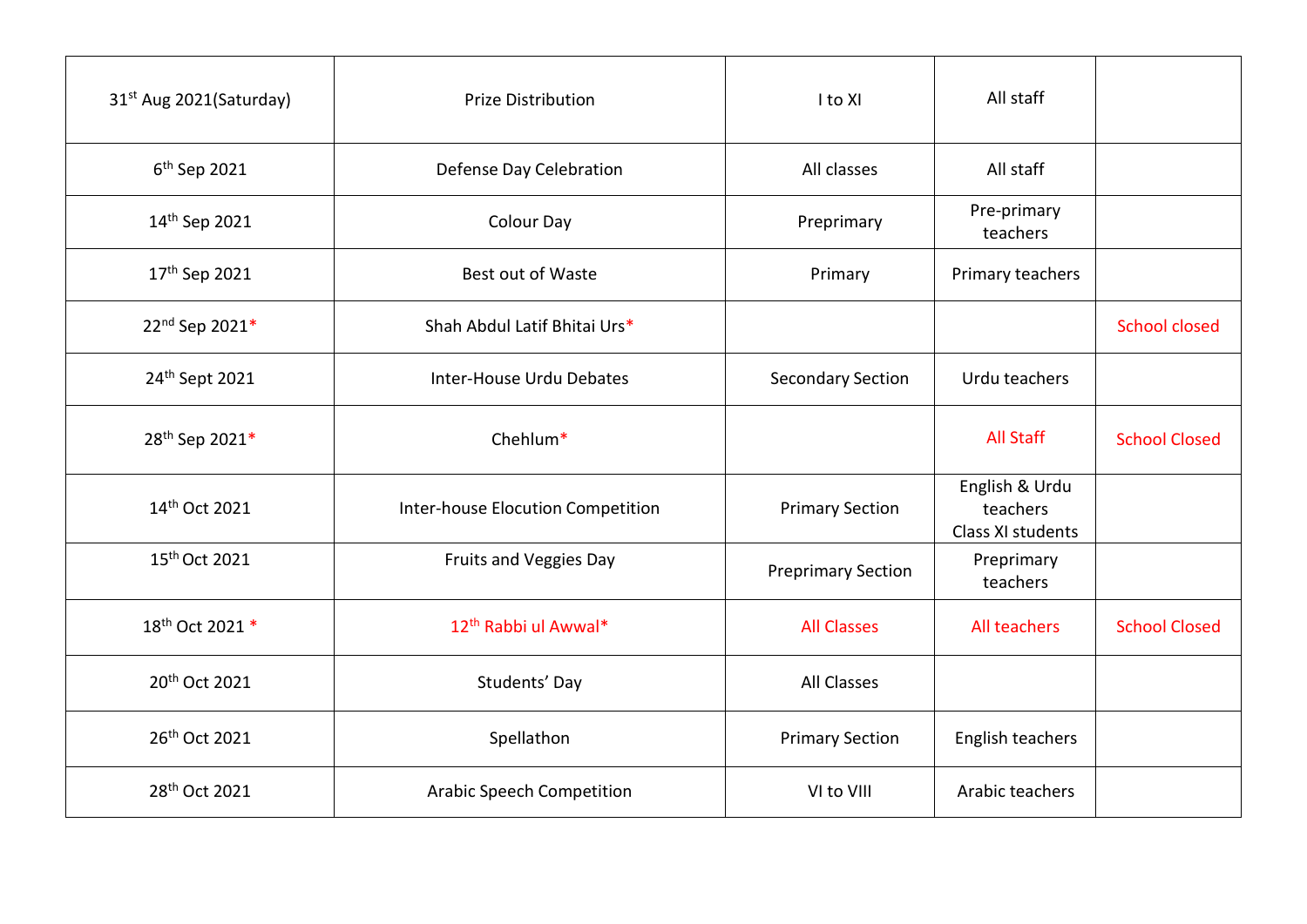| 29th Oct 2021                                           | Story time-Grandmothers' Day                               | Pre-Primary        | Pre-Primary<br>teachers            | <b>School Hours</b>     |
|---------------------------------------------------------|------------------------------------------------------------|--------------------|------------------------------------|-------------------------|
| 30th Oct 2021                                           | Parent/Teacher Meeting                                     | <b>All Classes</b> | All teachers                       | <b>School Hours</b>     |
| 2nd & 3rd Nov 2021                                      | Pre- primary Section Field trips                           | Dis, Exp, Inv      | Pre-Primary<br>teachers            | <b>School Hours</b>     |
| 5 <sup>th</sup> Nov 2021                                | Inter-House Quran Nazra competition                        | VI-VII             | Quran Nazra<br>Teachers            | <b>School Hours</b>     |
| 5 <sup>th</sup> to 7 <sup>th</sup> Nov 2021             | Model United Nations (Inter-House)                         | VIII to XI         |                                    |                         |
| 5 <sup>th</sup> , 6 <sup>th</sup> & 7 <sup>th</sup> Nov | <b>Primary Section Field trips</b>                         | I to V             | <b>Primary Section</b><br>Teachers |                         |
| 11 <sup>th</sup> November 2021                          | <b>Bake Sale</b>                                           | VI to XI (Girls)   | <b>Class Teachers</b>              | <b>Break</b>            |
| 12 <sup>th</sup> November 2021                          | Inter-House Quran Nazra competition                        | II to V            | Quran Nazra<br>Teachers            | <b>School Hours</b>     |
| 18 <sup>th</sup> Nov to 24 <sup>th</sup> Nov 2021       | Quran Nazra Mid- year exam                                 | III to VII         | Quran Nazra<br>Teachers            | <b>School Hours</b>     |
| 19th Nov 2021                                           | <b>Children's Day Celebrations</b>                         | Pre-Primary        | Pre-Primary<br>teachers            | <b>School Hours</b>     |
| 26 <sup>th</sup> Nov to 10 <sup>th</sup> Dec 2021       | Primary- Middle- IX Mid-year exam<br>O Level Pre-Mock exam | II to IX<br>X & XI | All teachers                       | <b>School Hours</b>     |
| 13th Dec 2021                                           | Paper Review                                               | II to XI           | All teachers                       |                         |
| 10 <sup>th</sup> Dec 2021                               | <b>Healthy Breakfast with Mothers</b>                      | Pre-Primary        | Pre-Primary<br>teachers            | 09:00 am to<br>10:00 am |
| 13 <sup>th</sup> to 21 <sup>st</sup> Dec 2021           | Result preparation                                         | All classes        | All teachers                       |                         |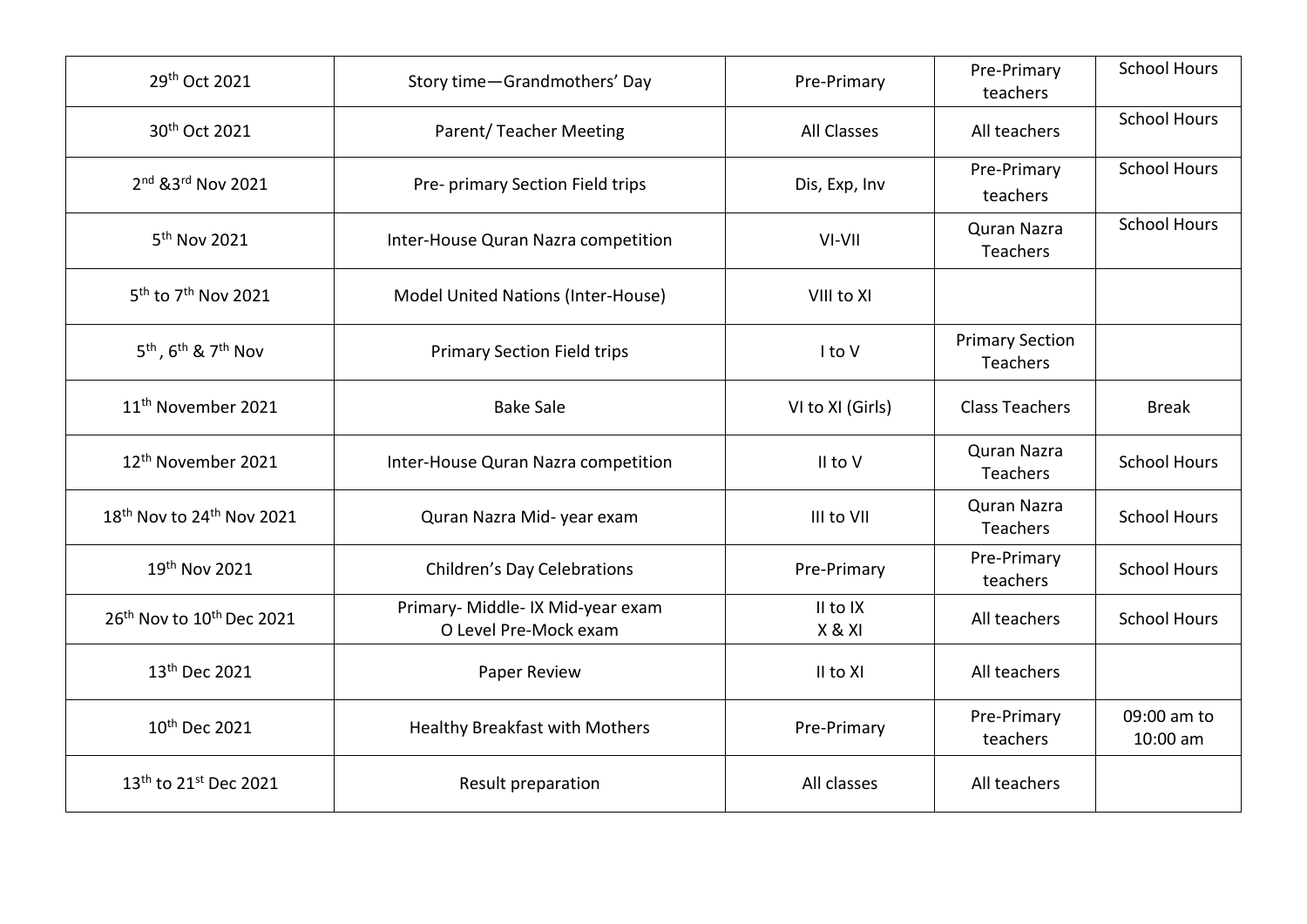| 16 <sup>th</sup> Dec 2021      | Pre-primary Sports Day             | Pre-primary & class I    | Pre-primary &<br>class I teachers  |                      |
|--------------------------------|------------------------------------|--------------------------|------------------------------------|----------------------|
| 22nd Dec 2021 to 31st Dec 2021 | <b>Winter Break</b>                | All classes              | All staff                          | <b>School Closed</b> |
| 3rd January 2022               | Staff returns                      |                          | All staff                          |                      |
| 4 <sup>th</sup> January 2022   | New Term Begins/ School Reopens    | All classes              | All staff                          |                      |
| 10 <sup>th</sup> January 2022  | Field trip                         | Class III to V           | Class teachers                     |                      |
| 11 <sup>th</sup> January 2022  | Field trip                         | Class VI to VIII (Girls) | Class teachers                     |                      |
| 13 <sup>th</sup> January 2022  | Field trip                         | Class VI to VIII (Boys)  | Class teachers                     |                      |
| 14th January 2022              | Result Day & PTM                   | All classes              | All staff                          |                      |
| 15 <sup>th</sup> January 2022  | Field trip                         | IX to XI (Girls)         | Class teachers                     |                      |
| 20 <sup>th</sup> January 2022  | Inter House Spelling Bee           | VI to XI                 | English teachers                   |                      |
| 21st January 2022              | <b>Transportation Day Activity</b> | Pre-Primary              | Pre-Primary<br>teachers            |                      |
| 22nd January 2022              | Field trip                         | IX to XI (Boys)          | Class teachers                     |                      |
| 25 <sup>th</sup> January 2022  | Math Mania                         | I to V                   | <b>Primary Section</b><br>teachers |                      |
| 27 <sup>th</sup> January 2022  | <b>Bake Sale</b>                   | VI to XI (Boys)          | Class teachers                     |                      |
| 5 <sup>th</sup> February 2022  | Kashmir day                        | All classes              | All staff                          | <b>School Closed</b> |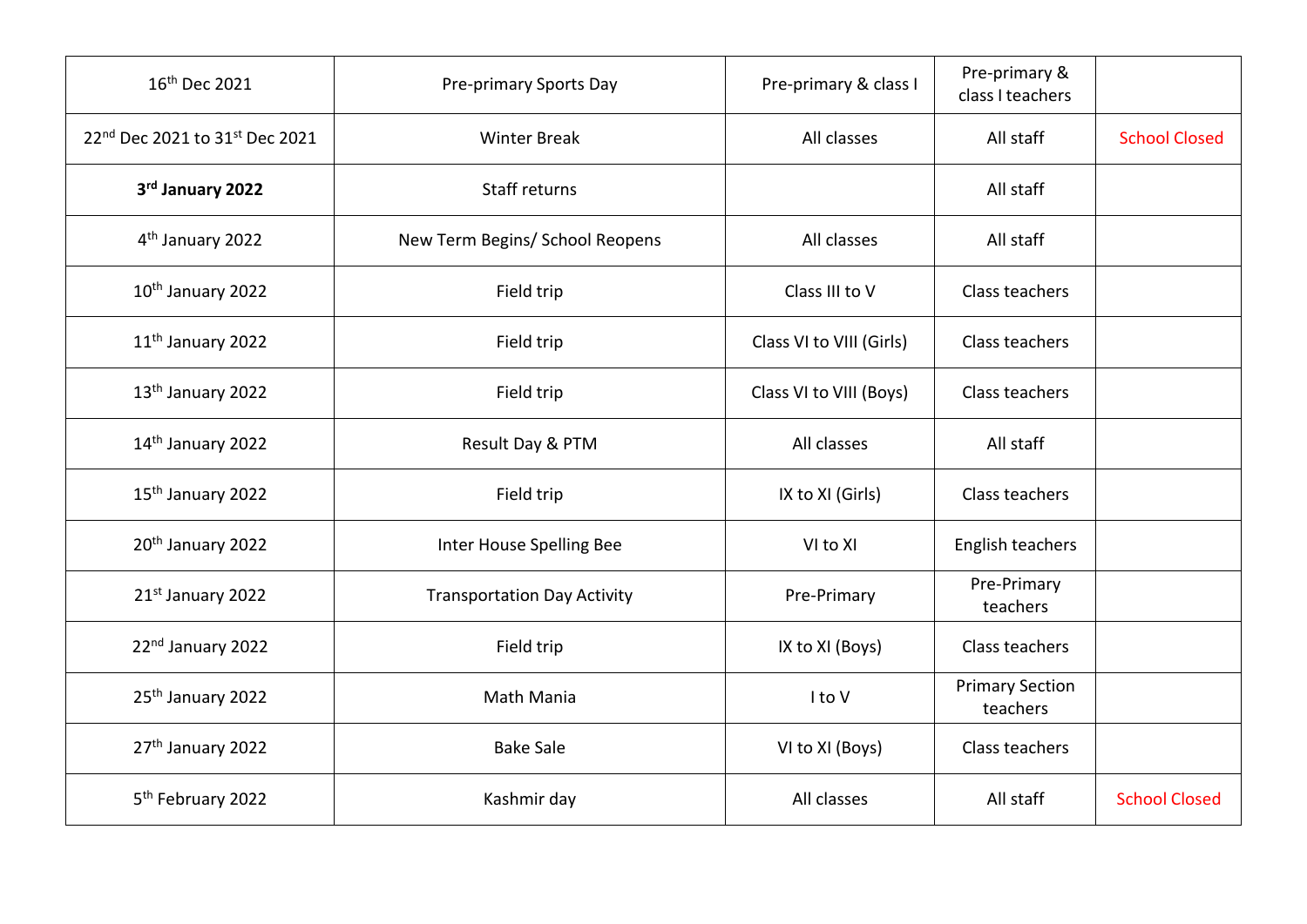| 12 <sup>th</sup> & 13 <sup>th</sup> February 2022 | Sports Gala                 | 12 <sup>th</sup> Feb - Girls (VI-XI)<br>13 <sup>th</sup> Feb - Boys (VI-XI) |                         |                       |
|---------------------------------------------------|-----------------------------|-----------------------------------------------------------------------------|-------------------------|-----------------------|
| 18th February 2022                                | P.T.M.                      | X & XI                                                                      | O-level teachers        |                       |
| 20 <sup>th</sup> February 2022                    | Sports Day                  | Primary (II-V)                                                              |                         |                       |
| 25 <sup>th</sup> February 2022                    | Pet Day                     | Pre-Primary                                                                 | Pre-Primary<br>teachers |                       |
| 26th & 27th February 2022                         | Farewell                    | IX-X-XI (boys & girls)                                                      |                         |                       |
| 1st March 2022*                                   | Shab e Mairaj*              | All classes                                                                 | All staff               | <b>School Closed*</b> |
| 13 <sup>th</sup> March 2022                       | <b>Annual Event</b>         | All classes                                                                 | All staff               |                       |
| 17th March 2022                                   | Hadith Competition (Arabic) | IV&V                                                                        | Arabic teachers         |                       |
| 23rd March 2022                                   | Pakistan Day                |                                                                             | All staff               | <b>School Closed</b>  |
| 26 <sup>th</sup> March 2022                       | P.T.M by invitation         | Pre-primary to class IX                                                     |                         |                       |
| 29th March to 10th April 2022                     | <b>Mock Examination</b>     | X & XI                                                                      | O-Level teachers        |                       |
| 23rd April to 1st May 2022*                       | Ramzan Last Ashra*          |                                                                             | All staff               | <b>School Closed</b>  |
| $1st$ May 2022                                    | Labour Day                  |                                                                             | All staff               | <b>School Closed</b>  |
| 2 <sup>nd</sup> May to 4 <sup>th</sup> May 2022*  | Eid Holidays*               |                                                                             | All staff               | <b>School Closed</b>  |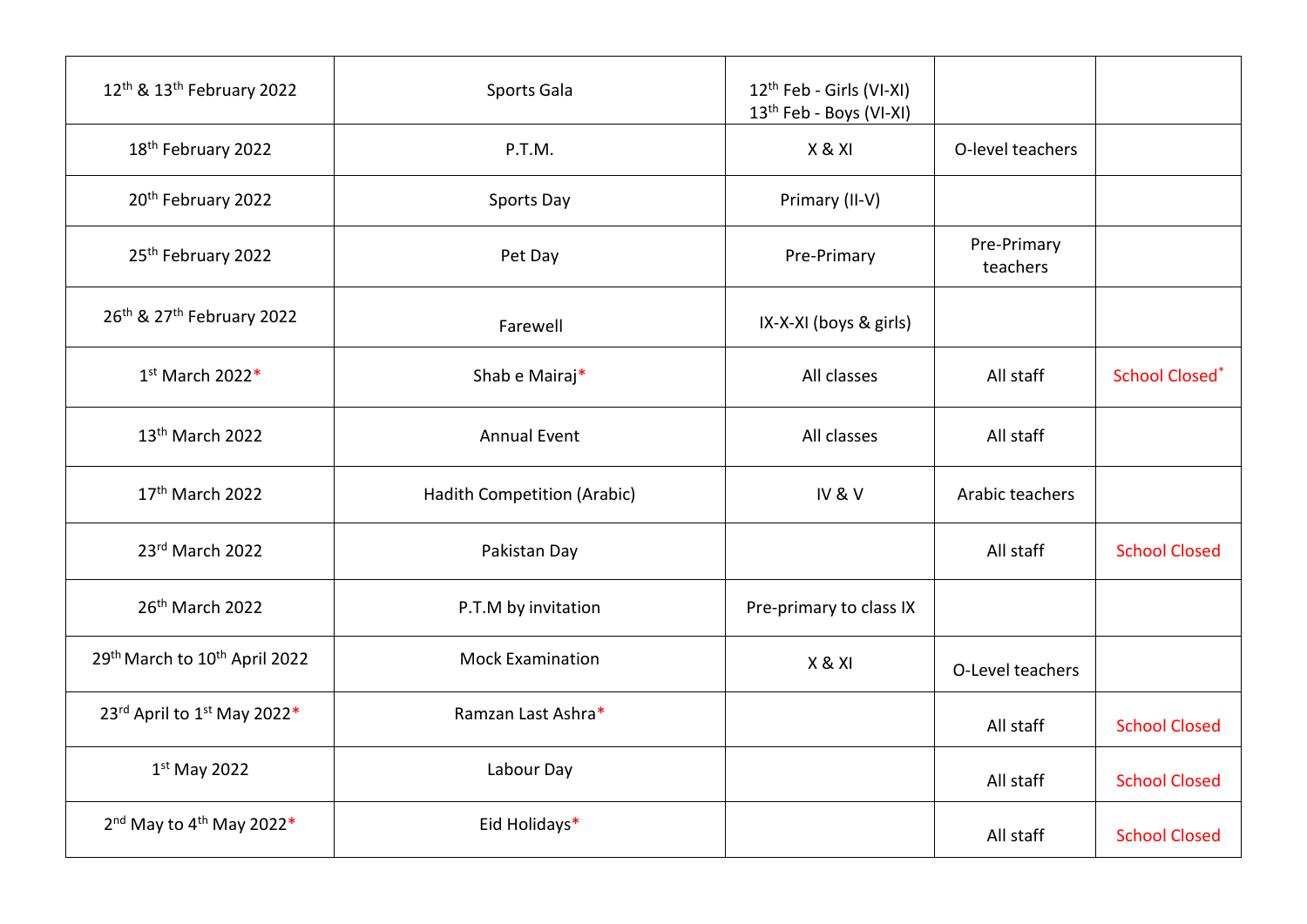| 5 <sup>th</sup> May 2022                            | School reopens for staff                     |                 | All staff                         |                      |
|-----------------------------------------------------|----------------------------------------------|-----------------|-----------------------------------|----------------------|
| 9 <sup>th</sup> May 2022                            | School reopens for Pre-primary & class I     | Pre-primary & I | Pre-primary &<br>Class I teachers |                      |
| 5 <sup>th</sup> & 6 <sup>th</sup> May 2022          | Study leave                                  | $II-IX$         |                                   |                      |
| 9 <sup>th</sup> May to 20 <sup>th</sup> May 2022    | <b>Final Examination</b>                     | $II-IX$         | All teachers                      |                      |
| 23rd May to 3rd June 2022                           | <b>Result Preparation</b>                    |                 | All teachers                      |                      |
| 23rd May to 3rd Aug 2022                            | Summer Break for students                    |                 |                                   |                      |
| 8 <sup>th</sup> June to 24 <sup>th</sup> July 2022  | Summer Break for teachers                    |                 |                                   |                      |
| 16 <sup>th</sup> June to 17 <sup>th</sup> July 2022 | Summer Break for Admin Staff                 |                 | Admin office                      | <b>School Closed</b> |
| 21 July 2022                                        | <b>School Reopens for Heads</b>              |                 | Admin office                      |                      |
| 25 <sup>th</sup> July 2022                          | <b>School Reopens for Teachers</b>           |                 | All teachers                      |                      |
| 26 <sup>th</sup> July 2022                          | <b>Result Day</b>                            | All classes     | All teachers                      |                      |
| 30 <sup>th</sup> July 2022                          | <b>School Orientation</b>                    |                 |                                   |                      |
| 4 <sup>th</sup> August 2022                         | New Term Begins/ School Reopens for students | All classes     |                                   |                      |
| 20 <sup>th</sup> August 2022                        | <b>Prize Distribution Ceremony</b>           |                 |                                   |                      |